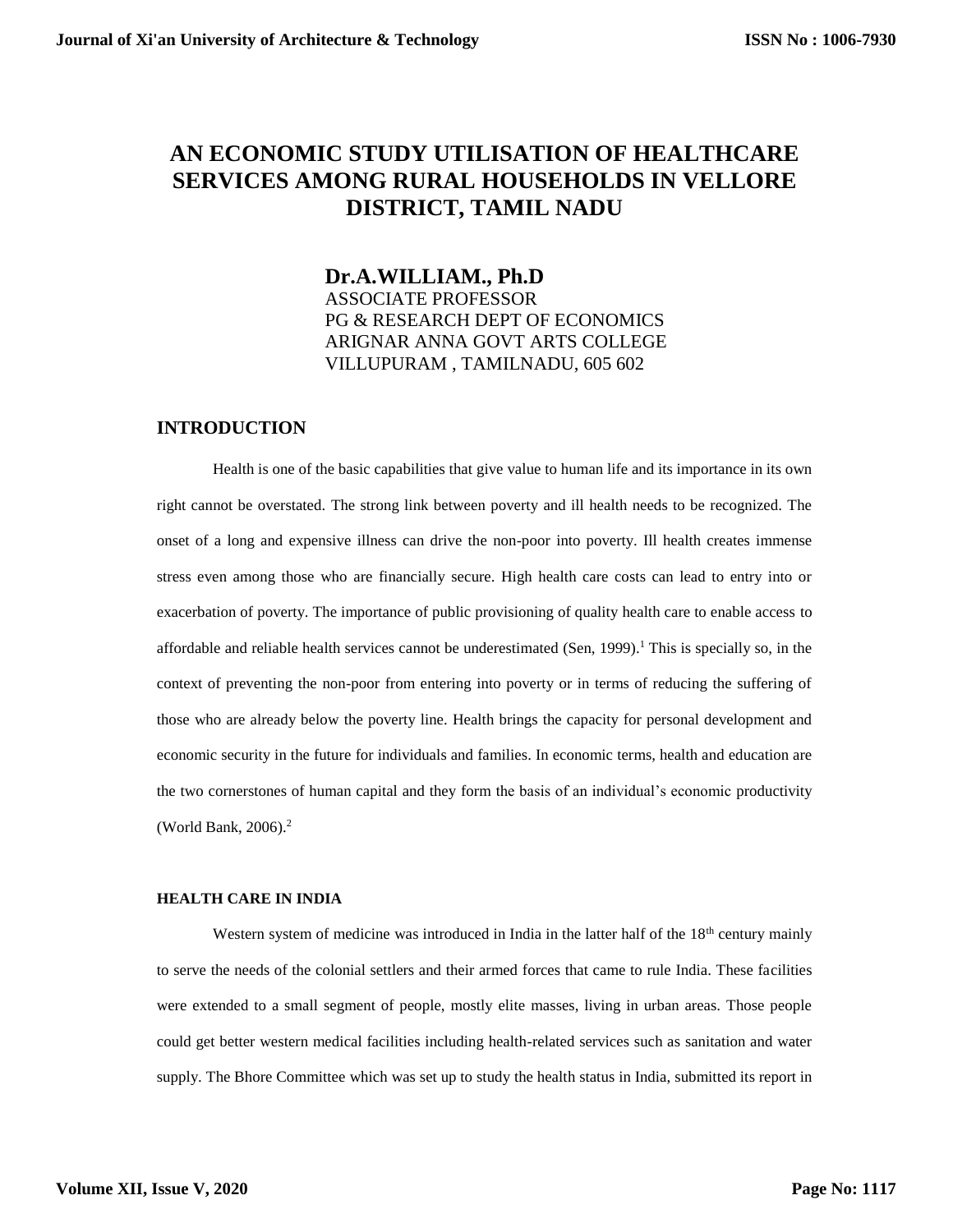1946, in which it had observed that the high morbidity and mortality rates were largely preventable and were mainly due to the absence of safe drinking water, sanitation, waste disposal, poor nutrition, lack of preventive and curative health services among the people (Government of India, 2005). <sup>4</sup> Moreover, the severe shortage of medical personnel that the country had inherited and a limited infrastructure of modern health services from the British were also cited by the committee.

In the plan period, the total plan outlay by the Centre and the State Governments on the health sector has increased in absolute terms, though it has declined in percentage term, which was in contrast to the recommendations made by the Bhore Committee. Total plan outlay by the Centre and the State Governments on the health sector has increased from Rs. 65 crores in the First Plan to Rs. 1252 crore during the Fifth Plan, further up to Rs. 14102 crore during the Eighth Plan, then to Rs. 140135 crore during the 11<sup>th</sup> Plan period and further upto Rs. 384223 crore during the 12<sup>th</sup> Plan. In percentage terms, it has decreased from 3.4 per cent of total Plan outlay in the First Plan to 3.1 in the Fifth Plan. Since then, it has started to go up, as it has gone up to 3.2 per cent during the Eighth Plan, 3.97 per cent during the 10<sup>th</sup> Plan and as much as 6.5 per cent during the 12<sup>th</sup> Plan (National Health Profile 2013, Government of India). 5

However, public expenditure on health services, however, constitutes 1.2 per cent of the GDP. This implies that more than 75 per cent of the health expenditure is borne by the private sector and that too by the households in the absence of any significant contribution by public health insurance. As compared to this, in most developed countries, public sector accounts for the major share of health expenditure. For instance, the United Kingdom more than 85 per cent of the total health expenditure is borne by the public sector, which is 70 per cent in Australia, 86 per cent in Norway, 48 per cent in the United States, 62 per cent in Russia, 53 per cent in china and 44 per cent in South Africa. Thus, India's public health expenditure as a percentage of GDP (1.2 per cent) is one of the lowest among all countries (Government of India, 2014).<sup>6</sup>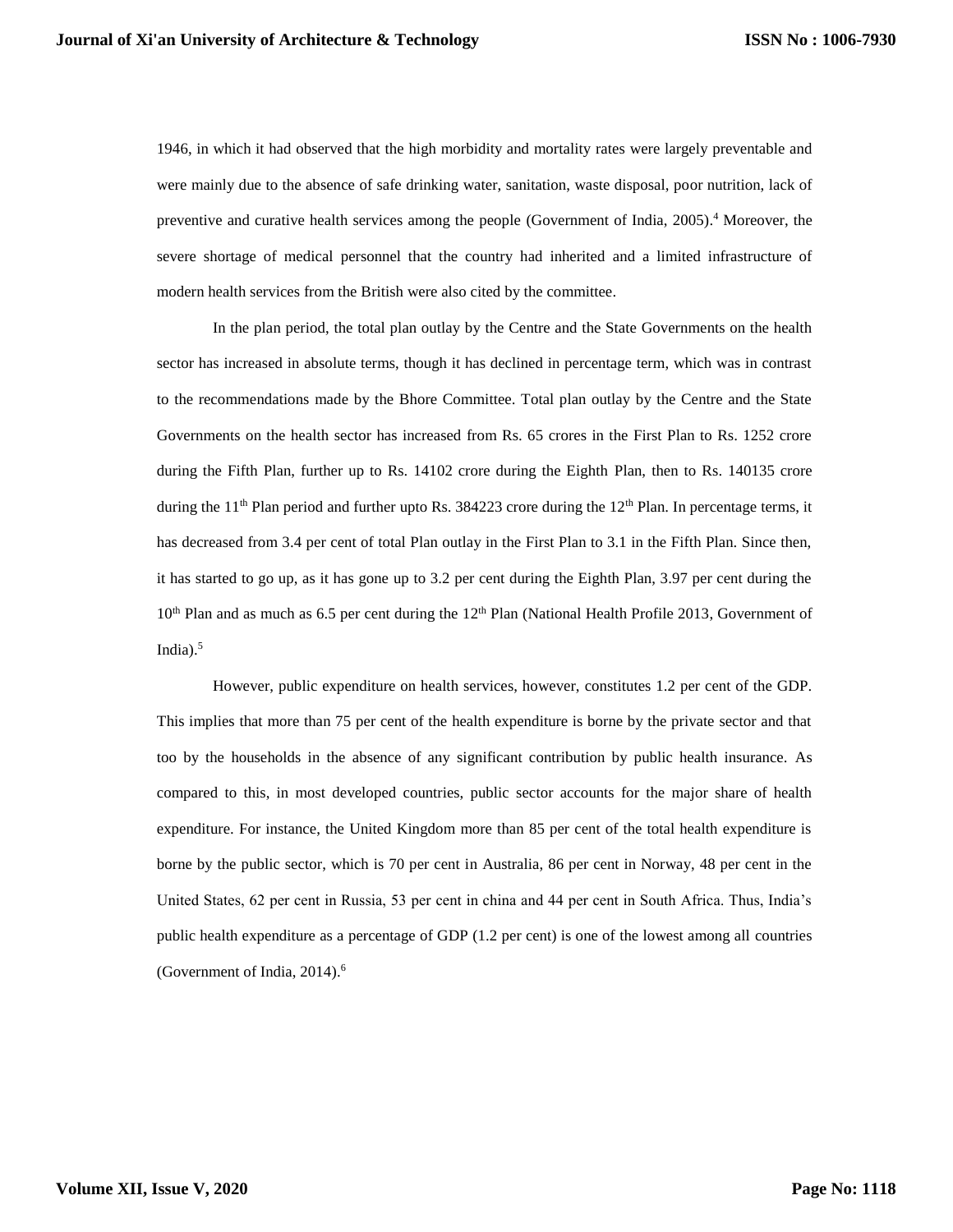#### **PROBLEMS IN THE PUBLIC HEALTHCARE SYSTEM**

The public health system in India has various drawbacks. The available health infrastructure however, shows lot of spatial variations not only among states but also within states. The number of people served per government hospital bed during 2011 in Kerala was 1045, 1391 in Tamil Nadu, 2490 in Madhya Pradesh and 5606 in Bihar against the national average of 1512. This is reflected in the basic indicators like death rate, birth rate, infant mortality rate and also life expectancy. For instance, in 2011, IMR in Kerala was 12, 22 in Tamil Nadu and 59 in Madhya Pradesh. In the same states, the rural – urban figures were 13 and 9 respectively in Kerala, 24 and 19 in Tamil Nadu and 63 and 39 in Madhya Pradesh (SRS Bulletin 2012, Government of India).<sup>10</sup>

There has been a steady increase in health care infrastructure available over the plan period, though in 2011 there was a shortage of 20903 Sub-Centres, 4803 PHCs and 2653 Community Health Centres as per 2011 population norm. Further, almost 50 per cent of the existing health infrastructure is in rented buildings. Poor upkeep and maintenance and high absenteeism of manpower in rural areas have also eroded the credibility of the health delivery system in the public sector. The primary reason for the absenteeism appears to be the quality of infrastructure at the facility.

Despite a steady increase in public health care infrastructure, its utilization by the population for outpatient and inpatient care has not improved. In rural areas, the proportion of utilisation of public health facilities has declined from 59.7 per cent in 1986-87 to 43.8 per cent in 1995-96 and further down to 39.2 per cent in 2011-12, while in the case of urban areas, the corresponding figures have been 60.3 per cent, 43.1 per cent and 38.2 per cent respectively. Despite higher costs in the private sector, this shift shows the people's growing lack of trust in the public health care system (National Sample Survey Organisation, Government of India, 2013).<sup>11</sup>

#### **RURAL HEALTHCARE**

Rural health care services suffer from a shortage in public sector infrastructure. The failure of the public delivery system today is an outcome of systemic breakdown of accountability relationships within the institutional framework. There is a shortfall not only in terms of physical infrastructure but also human resource, measured even against the minimal norms prescribed by the government. Even if a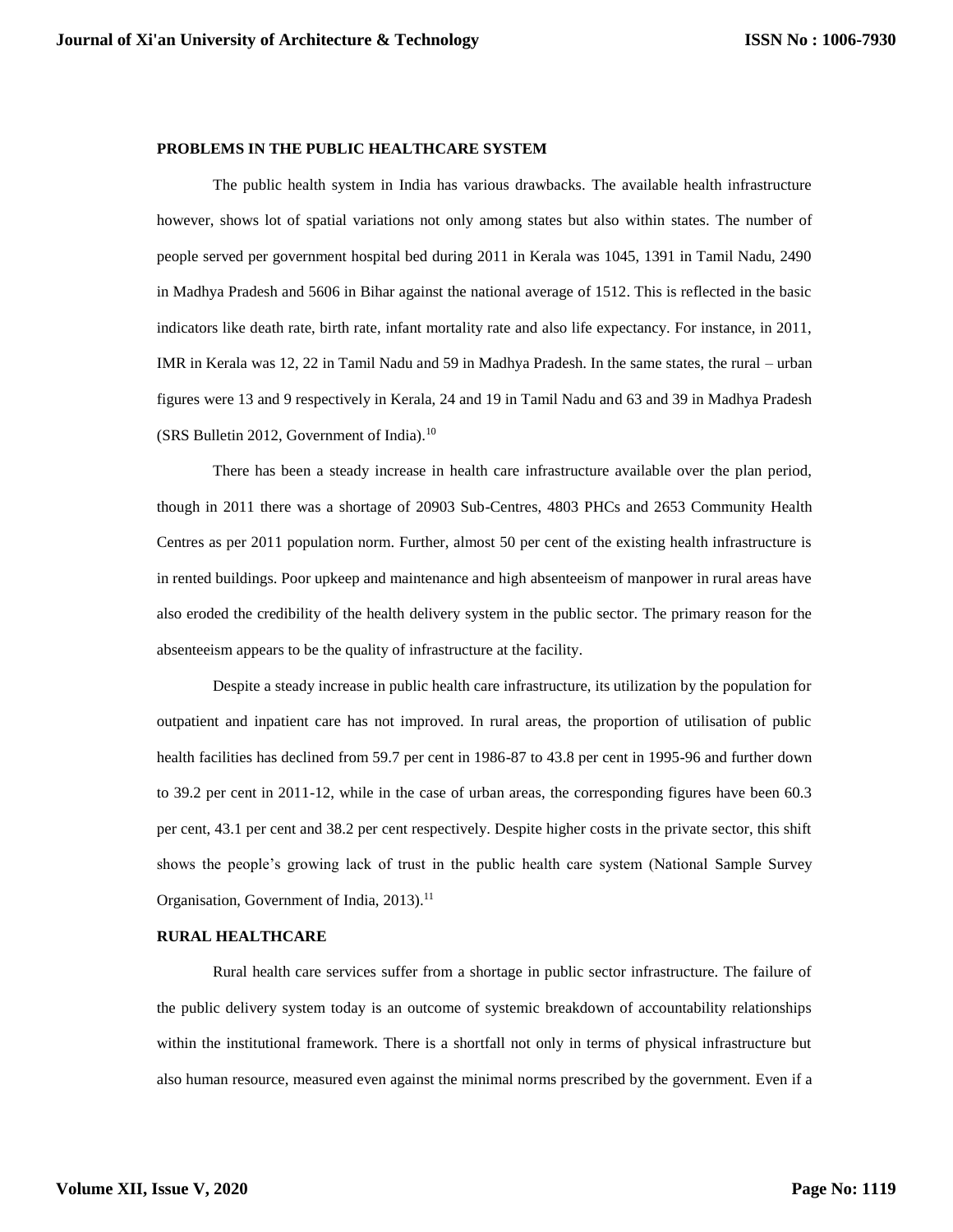healthcare provider is present in a village, he/she can be reached easily, provided some basic access issues are taken care of. However, there exist many limitations especially in the context of road connectivity and adequate transport services. Many of the healthcare facilities, public or private, are not accessible throughout the year in many villages (Banerjee *et al*, 2004). 12

#### **PROBLEM OF THE STUDY**

Good health plays the crucial role in enabling the individual to employ himself productively, increase the domestic product and generate income. Ill health of a human being, thus not only wastes human resources but also reduces his income level. The extent of fall in his income depends directly not only on the severity of illness, but also and more importantly on the availability and accessibility of public health services. Data indicate that the growth in health infrastructure is not commensurate with that of population growth and thus it has pushed down the relative availability of the health services. The onset of economic reforms has restricted the public role in the health sector, while the introduction of globalisation has led to the arrival of multi-speciality, super-speciality and corporate hospitals. Thus, in India, public health infrastructure has not improved on the one hand, while the private health infrastructure has grown at a rapid rate. This implies that whatever increase that has taken place in the stock of health infrastructure, has occurred mainly in the urban areas through the private sector. This is evident from the differing health infrastructure between the urban and rural areas. The indicators like IMR, MMR, death rate and birth rate are quite higher in the rural areas than that of urban areas, though the latter itself is higher than that of other developing countries.

Many steps and measures have been taken to increase the relative availability of manpower in the rural health sector, particularly in Tamil Nadu, in order to improve the extent of its accessibility. Lack of sufficient infrastructure, absenteeism of personnel, lack of availability of necessary drugs all put enormous pressure on the meagre resources possessed by the rural households, which potentially reduces their earning capability and also exacerbates the quantum of rural poverty. In this backdrop, it becomes pertinent to analyse the degree of availability, extent of accessibility, the rate of utilisation of the rural health infrastructure and healthcare expenditure among the households.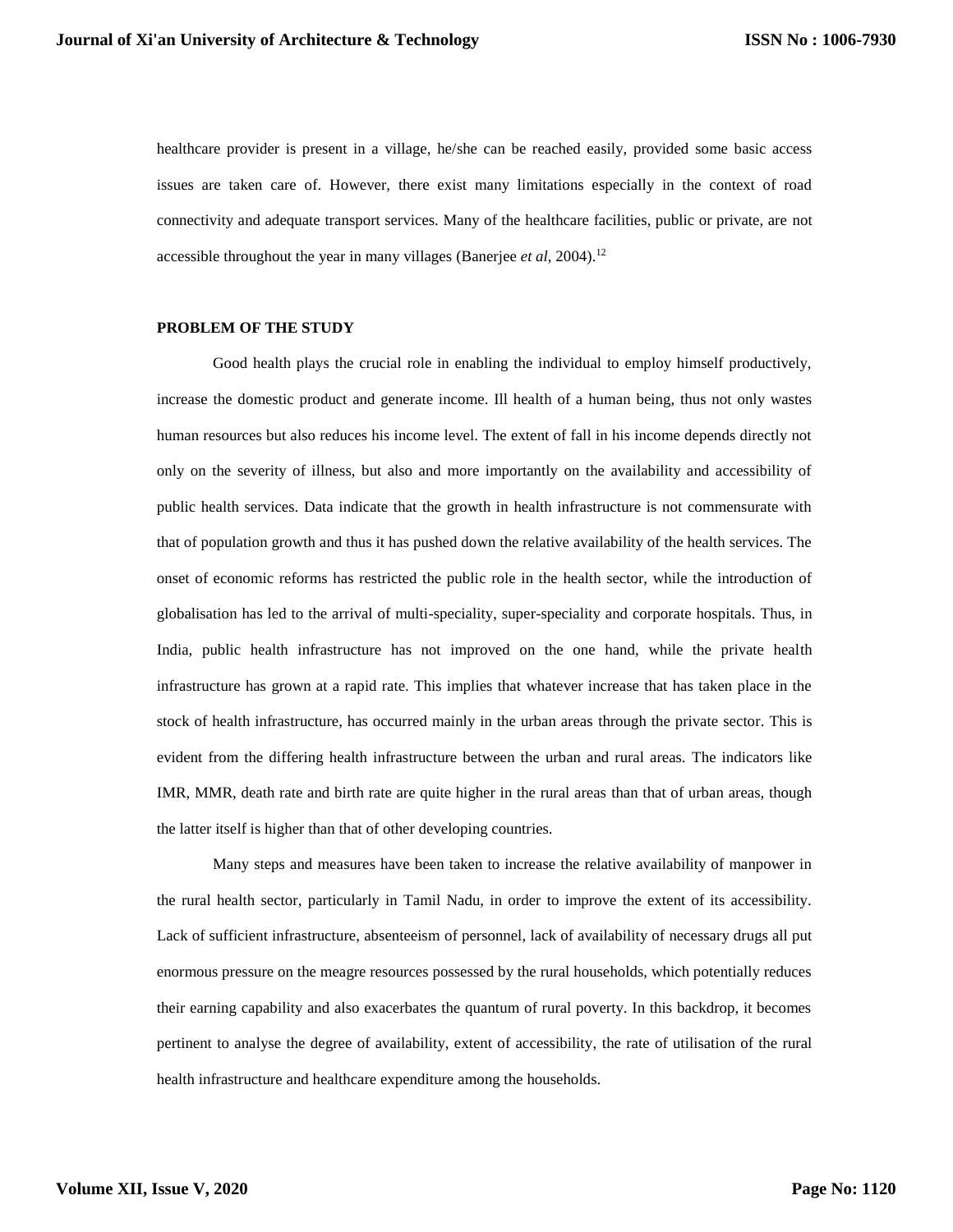#### **SIGNIFICANCE OF THE STUDY**

Provision of health services is the prime responsibility of the State, which is especially true in the developing countries where the income level of the masses and that too, the rural masses are remarkably low. Poor income level however, cannot pre-empt them from spending on their health. The necessity of maintaining good health is more relevant among the poor both due to their precarious level of income and vulnerable health status. Among the rural masses, many factors push down their relative income level which includes rising general price level on the one hand and on the other hand, rising expenditure which is inevitable. Health care expenditure is one such expenditure which ought to be incurred to make themselves employable again. In this pre-text, this study attempts to bring out the availability of health infrastructure, the extent of its accessibility, the rate of utilisation and also the cost incurred by the rural household on their healthcare. This is warranted given the fact not only that no attempt has been made so far in Tamil Nadu to carry out such a holistic study, but importantly it is not attempted in the recent past, where there is a proliferation of private healthcare services in the State.

#### **AREA OF THE STUDY**

This study examines the choice and utilisation of healthcare services and expenditure among the rural households. For this purpose, Vellore district is identified as the sample district, since it provides a right mixture of varied healthcare services in all the taluks. From this district, two taluks, viz., Arcot and Vellore have been chosen as the sample areas, since they portray the availability of healthcare services in a better manner. From these two taluks, two villages each, viz., Agaram and Kavanur villages located in Arcot taluk and Anaikattu and Sekkanur villages located in Vellore taluk are chosen as the sample villages and these four villages form the area of the present study.

#### **OBJECTIVES OF THE STUDY**

The present study is based on the following objectives:

- 1. To analyse the extent of availability of health infrastructure at the all-India level and in Tamil Nadu;
- 2. To study the extent of utilisation public healthcare and the out-of-pocket expenditure made by the households at the all-India level and in Tamil Nadu;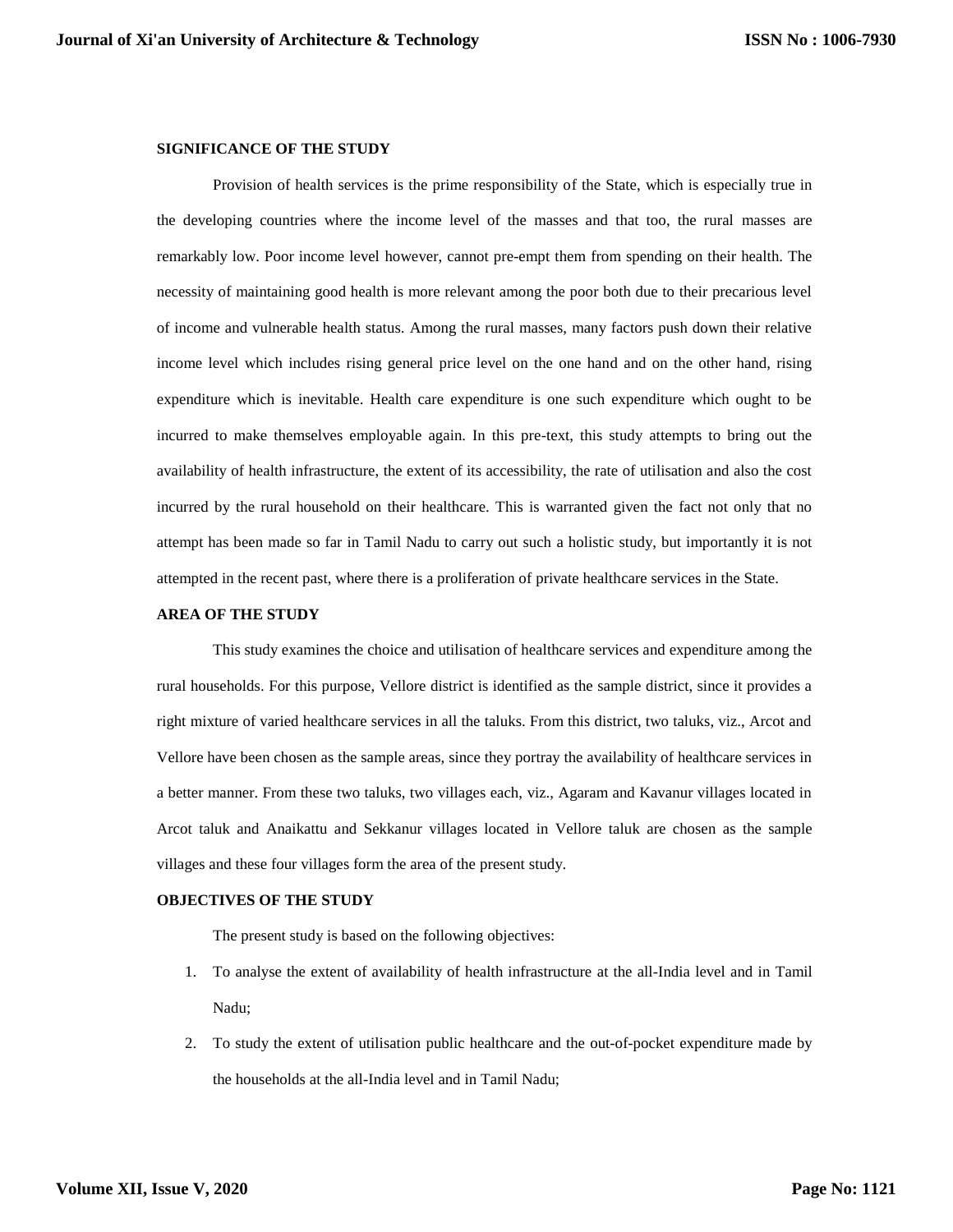- 3. To examine the nature of healthcare choice and the extent of utilisation of healthcare services made by the sample respondents in the study area;
- 4. To probe the nature, extent and reasons for the preference for PHCs by the sample respondents in the study area;

#### **HYPOTHESES OF THE STUDY**

The following are the hypotheses of the study:

- 1. There is no significant association between choice of healthcare provider and the income level of the sample respondents in the study area;
- 2. There is no significant variation in the extent of utilisation of public healthcare services among the sample respondents in the study area;

#### **METHODOLOGY OF THE STUDY**

This study examines the choice and utilisation of healthcare services and expenditure among the rural households, both at the macro and micro levels. At the macro level, the secondary data pertaining to the growth in the availability of public health infrastructure, health indicators, utilisation of health services, out-of-pocket expenditure incurred by the households in India and in Tamil Nadu have been collected from various Government publications which include Statistical Abstract of India and Tamil Nadu, Annual Health Reports of Government of India, Economic Survey, Rural Health Statistics, Bulletins of Sample Registration System, Economic Appraisal of Tamil Nadu, Statistical Handbook of Tamil Nadu, reports of Centre for Monitoring Indian Economy and reports of National Sample Survey Organisation, etc., for various years. These annual reports and publications have been accessed from various libraries like Madras Institute of Development Studies, Connemera Public Library, Madras School of Economics, University of Madras, etc.

At the micro level, data from the sample households have been gathered through field survey with the help of questionnaire. A standard questionnaire was developed for this purpose and a pilot survey was conducted. Based on this survey, necessary modifications were carried out in the questionnaire, which was used in the field survey. From the sample households, information regarding their identification, household members, household income, expenditure, health awareness particulars,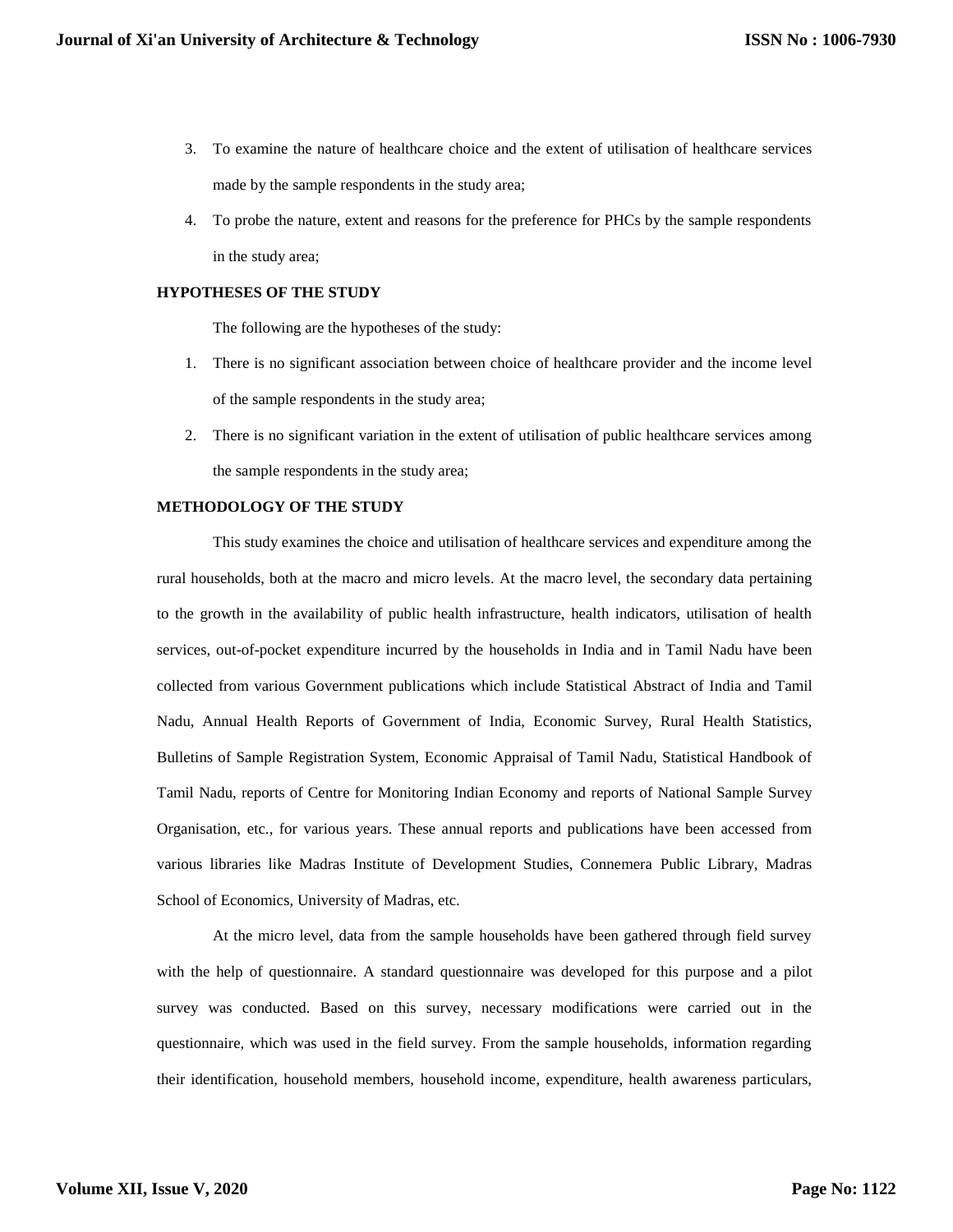nature and extent of morbidity, choice and utilisation of health care services, healthcare expenditure and also the availability of health infrastructure at the PHC level have also been gathered from the sample PHCs in the study area. This information has been analysed on the basis of levels of education of the respondents, their community, age levels and income levels.

#### **SAMPLING DESIGN**

In this study, multi-stage random sampling method is used. In the first stage, Vellore as the sample district is chosen, since it provides a right mixture of varied healthcare services in all taluks. In the second stage, from this district, two taluks, viz., Arcot and Vellore have been selected as the sample taluks, since there is sufficient availability of all types of healthcare services. In the third stage, from these two taluks, two villages each, viz., Agaram and Kavanur villages located in Arcot taluk and Anaikattu and Sekkanur villages located in Vellore taluk have been selected. In the fourth and final stage, the sample households have been identified. The number of total households in each of the village and the sample households are shown below:

| Taluk   | Village   | No. of Total Households | No. of Sample Households |
|---------|-----------|-------------------------|--------------------------|
| Arcot   | Agaram    | 539                     | 108                      |
|         | Kavanur   | 611                     | 122                      |
| Vellore | Anaikattu | 595                     | 119                      |
|         | Sekkanur  | 556                     | 111                      |
| Total   |           | 2301                    | 460                      |

**Source: Primary Census Abstract, Census of India, 2011, New Delhi.** 

Thus, as shown in the table, from a total of 2301 households, which form the population of this study, 460 households have been selected. This accounts for 20 per cent of the available population. The sample households have been selected randomly in order to make the sample as much representative as possible. Moreover, apart from the sample households, two PHCs from each of the sample village and one CHC have also been considered in order to find out the extent of availability of healthcare facilities in them.

#### **CONCLUSION**

The analysis in this study is based on the secondary data pertaining to the nature and pattern of morbidity, out-of-pocket expenditure of the households among others. However, these data which have